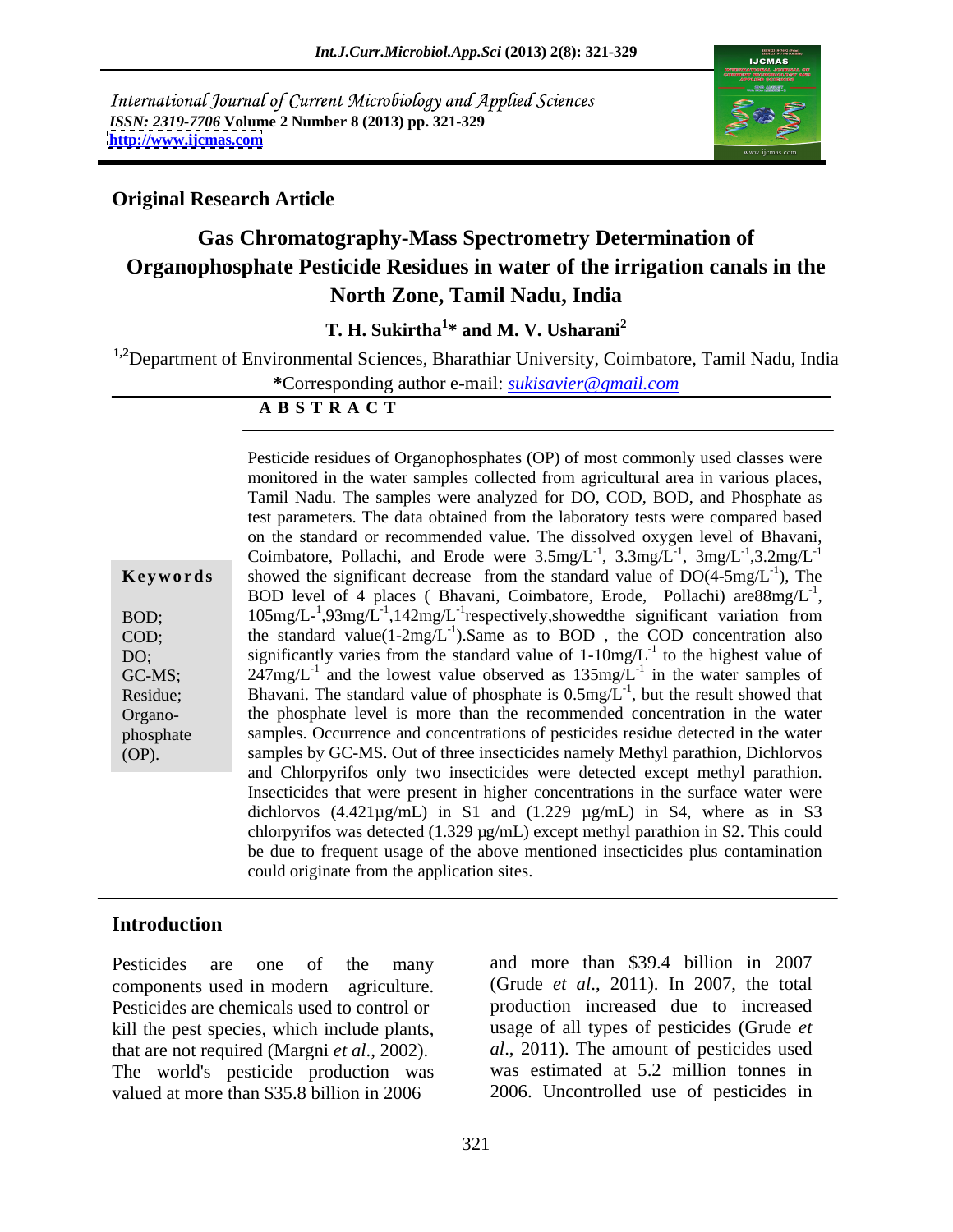agricultural and/or non-agricultural sectors accounted for the presence of their residues in various environmental matrices (ICPR 1991). Pesticides are used to increase crop yields, can be applied either directly or indirectly and their residue may<br>accumulate not only in crops, but also in Study Area accumulate not only in crops, but also in the soil surface water and other Water samples from the Stream and

water has emerged as an important active and made sure that the sample was environmental problem during the last decade. Although significant advances representative of the water actually being have been made in controlling point-<br>applied to the golf course and was source pollution, little progress has been collected in clean glass jars. accomplished in the area of nonpoint-<br>source pollution of surface water This is Surface irrigation water, samples were source pollution of surface water. This is because of the seasonality, inherent variability and multiplicity of the origin of non-point- source pollution (Pereira and Hostettler,1993). Studies on pesticide contamination have been carried out<br>throughout the world and have been **Biochemical analysis** throughout the world and have been documented (Pereira and Hostettler, 1993; Richards and Baker, 1993; . Larson *et al.*, BOD, and Phosphate as test parameters.<br>1995). Since the 1940s, pesticide The data obtained from the laboratory tests contamination of the environment has been given special attention by researchers (Richards and Baker, 1993; . Larson *et* 

Clean fresh water is considered the most<br>important of all natural resources. But, surface water can be contaminated by **Experimental Design** domestic, industrial and agricultural waste,<br> **Sampling methodology** including fertilizers, pesticides etc. Several pesticides and land use practices (Pionke atmosphere by various processes (Albanis *et al*., 1998). Once in the atmosphere, these compounds can be dispersed and

distributed to water and land surfaces, often at considerable distances from their origin (Goolsby *et al.,* 1992).

# **Materials and Methods**

## **Study Area**

environmental matrices (Wesseling *et al.*, irrigation system were taken from a hose<br>
1999).<br>
Non-point-source contamination of surface onducted when the irrigation system was<br>  $\frac{1999}{2}$ irrigation system were taken from a hose plugged into a quick coupling connection on the golf course. Sampling was conducted when the irrigation system was free from stagnant water and was

collected in clean glass jars.<br>Surface irrigation water, samples were collected at several locations of North zone (S1-Coimbatore: Corn, S2- Erode: Tomato, S3 - Pollachi: Corn, S4 - Bhavani: Sugarcane) (Figure.1 & Table.1)

## **Biochemical analysis**

The samples were analyzed for DO, COD, BOD, and Phosphate as test parameters. The data obtained from the laboratory tests were compared based on the standard or recommended value (Aneja, 2001).

### *al.*, 1995).<br>Clean fresh water is considered the most<br>Clean fresh water is considered the most<br>analysis **Determine the Residues of Organo phosphate pesticide in water by GC-MS analysis**

### **Experimental Design**

# **Sampling methodology**

studies have demonstrated a positive The sampling was focused on locations correlation between concentrations of influenced by agricultural areas mainly and Glotfelty, 1989; Holden *et al.*, 1992). Sampled by grab method into 2.5 L amber<br>Pesticides and other organic compounds bottles by making several composite can also be transported into the samples. Sampled sediment was collected from irrigation canal. The water was sampled by grab method into 2.5 L amber bottles by making several composite in to a clean air tight plastic bottle on wet ice and later stored at -4°C prior to extraction.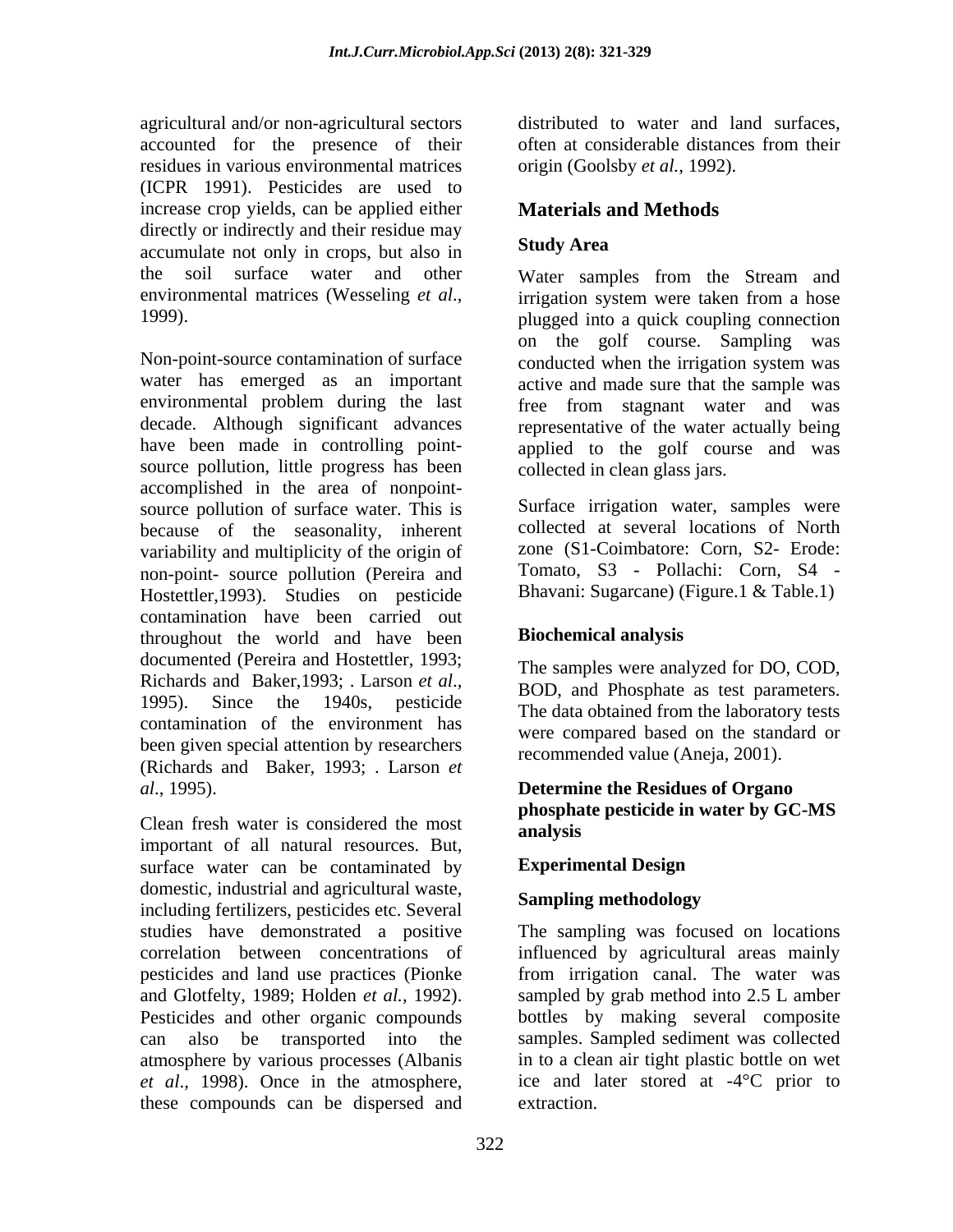**Table.1** Location of Sampling

| <b>Stations</b> | <b>District</b> | <b>Place</b>         | Agri field          |
|-----------------|-----------------|----------------------|---------------------|
| S1 & S4         | Erode           | Bhavani & Erode      | Sugar cane & Tomato |
| S2 & S3         | Coimbatore      | Coimbatore & Pllachi | Corn                |

**Figure.1** Map of Tamil Nadu showing location of sampling stations

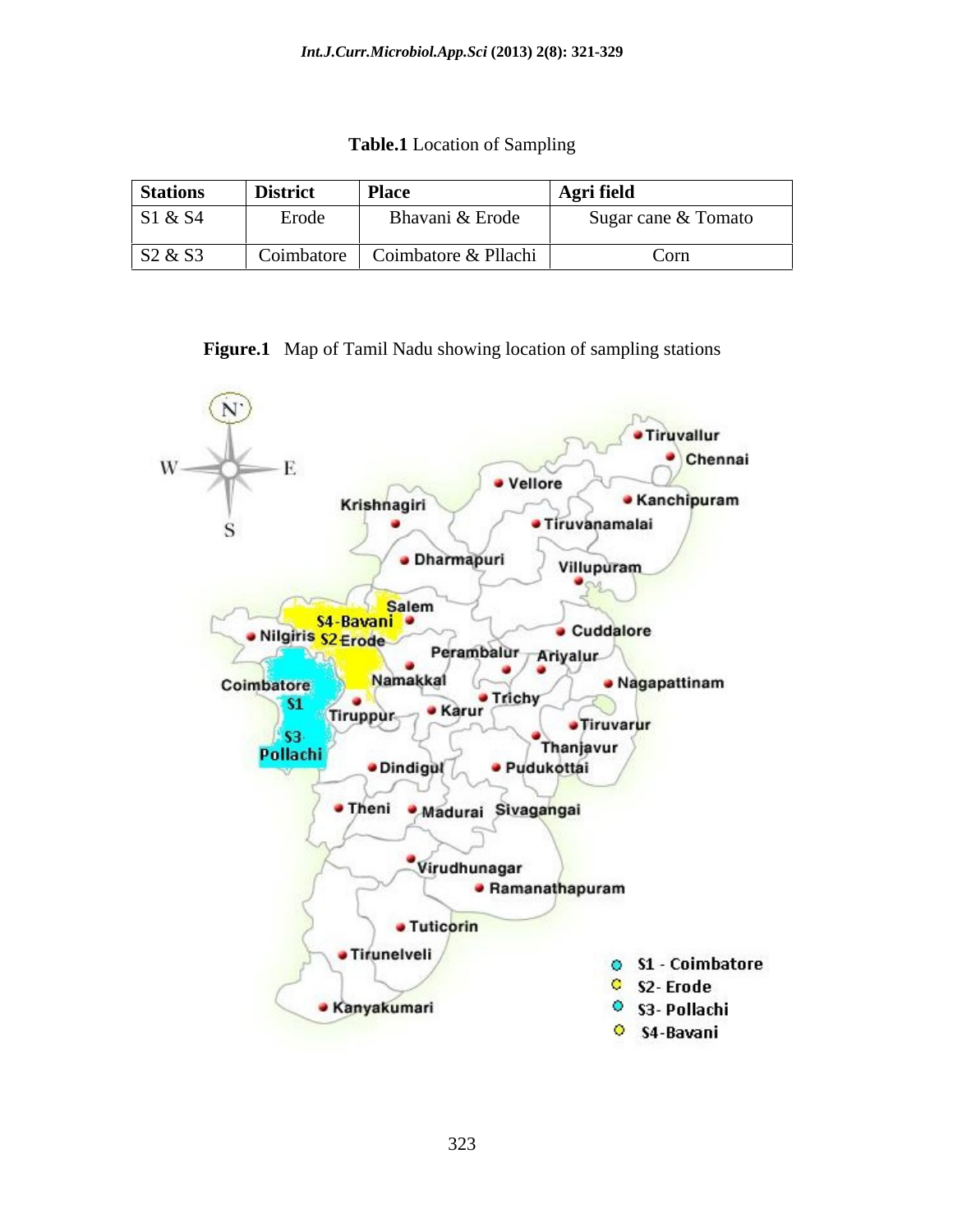$MS - 6890/5975$  and capillary column, 35 30 m;  $0,32$  mm I.D.  $\&$   $0,25$   $\mu$ m film The elutes were combined and thickness. A 1- $\mu$ l syringe (splitless) from of pesticide use information provided by Ntow *et al.,* (2006).

were purchased from local market. All dichloromethane, di-ethyl ether) as well as detector and column type of (35 % phenyl Media, Mumbai and the solvents double

Extraction and cleanup of the samples was followed according to the described protocol (NRI, 1991). 2 L of water sample<br>the GC (Ntow *et al.*, 2006). was transferred into a separatory funnel and pH was measured. A 50 ml portion of **Result and Discussion** 0.2 M disodium hydrogen phosphate **Kesut and Discussion** buffer was added to the sample, and pH was adjusted to 7. The neutralized sample was treated with  $100 \text{ g}$  sodium chloride to salt out the pesticides from the aqueous phase. A 60 ml aliquot of triple distilled dichloromethane was added and shaken<br> **Determine** the Residues of for 2 min while releasing pressure. The sample was allowed to settle for  $30 \text{ min}$  to  $\text{GC-MS}$  analysis enhance separation of the phases. The organic layer was collected in 250 ml Erlenmeyer flasks and stored at 4°C in a refrigerator. The extractions were repeated residue detected in the water samples twice using 60 ml portions of collected at the four sampling points in the

**Equipment** combined and cleaned by passing through Gas Chromatograph used was Agilent GC sodium sulphate. Pesticide residues were % phenyl methyl siloxane for MS; length 15% and then 50% diethyl ether in hexane. Aglient Co. was used. Selection of evaporator at 60°C, and reconstituted in 5 analysed pesticides was done on the basis metal HPLC hexane for GC analyses (Safina florisil column topped with anhydrous sequentially eluted with 200 ml of 6%, The elutes were combined and concentrated to near dryness using a rotary Musa *et al*., 2011).

# **Chromatographic analyses**

**Reagents**  The analytical grade standards of the field sample were analyzed by Agilent incesticide (Dichlorvos-20%, Methyl GC MS 6890/5975 at the Toxicology parathion-76% and Chlorpyrifos-50%) solvents (n-hexane, acetone, equipped with MSD (Electron Impact) other analytical materials used (anhydrous methyl siloxane for MS; length 30 m; 0.32 sodium chloride, Florisil) were of mm, I.D. & 0,25 µm film thickness; analytical grade quality obtained from Hi beta temperature was programmed at  $150 \text{ °C}$ distilled to ensure purity.  $\degree C$  at 3  $\degree C/\text{min}$  Isothermal 5,00 min. **Sample extraction and cleanup** run time is 34 min. The carrier (Helium) Organophosphorus pesticide residues in Research Laboratory, Department of Chemistry, Tirupur. The instrument was detector and column type of (35 % phenyl temperature was programmed at 150 °C for 1 min to 250  $\degree$ C at 8  $\degree$ C/min to 290 Transfer line temperature 280 °C & Total gas flow rate of 2 ml/min were applied. Sample analysis was carried out by injecting (Splitless)  $1 \text{ ul sample size}$  into the GC (Ntow *et al*., 2006).

# **Result and Discussion**

# **Biochemical analysis**

Table 2 shows a analysis results of DO, COD, BOD and Phosphate level which compared with standard values.

### **Determine the Residues of Organophosphate pesticide in water by GC-MS analysis**

dichloromethane, the organic phase irrigation canals Out of three insecticides Table 3 shows a summary of the occurance and concentrations of pesticides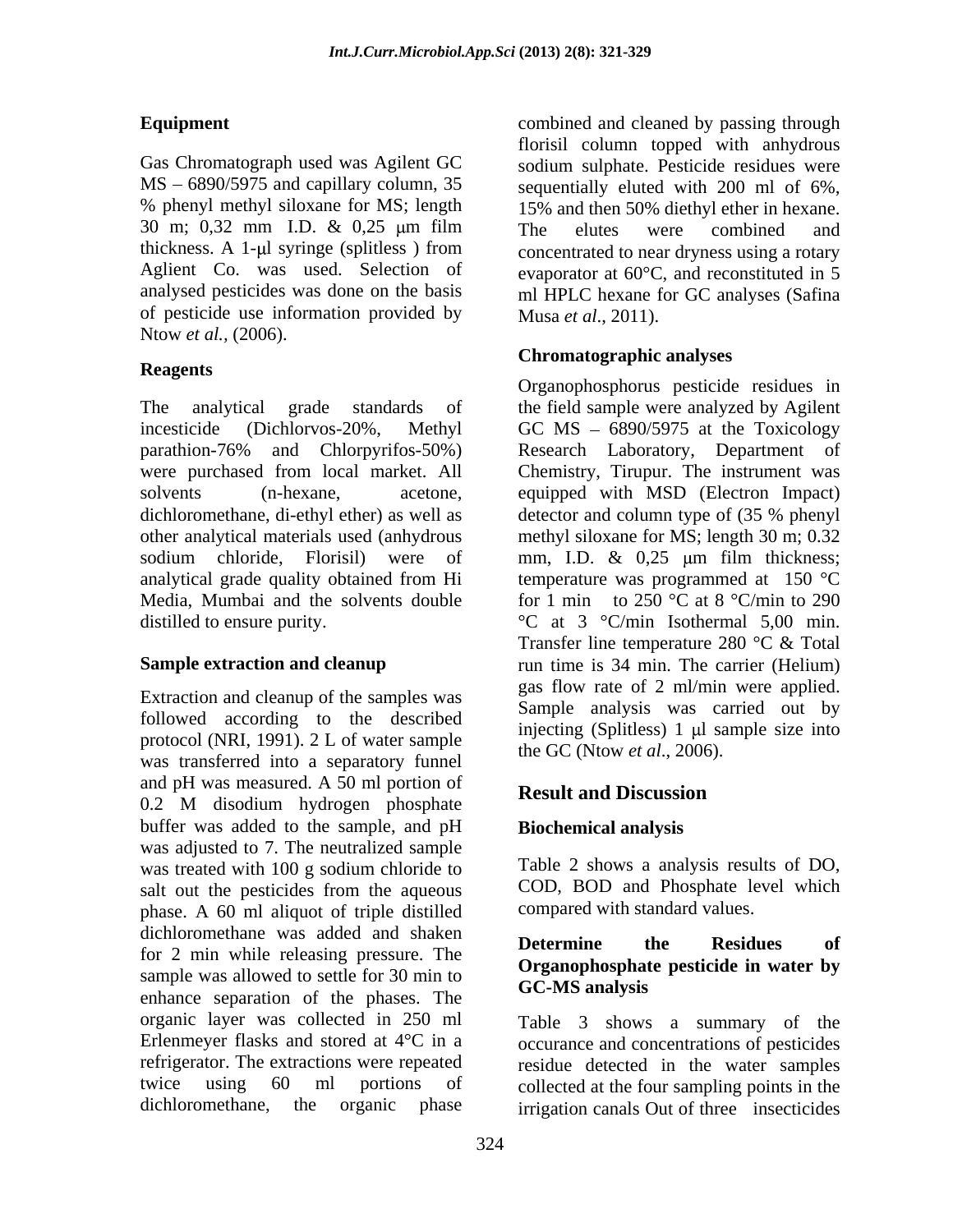namely Methyl parathion, Dichlorvos and Chlorpyrifos only two insecticides were detected except methyl parathion. only two insecticides were detected except Insecticides that were present in higher concentrations in the surface water were dichlorvos (4.421µg/mL) in S1 and (1.229 was detected (1.329  $\mu$ g/mL) except methyl

This study demonstrated clearly that the contaminated with specific pesticides (Methyl Parathion, Chlorpyrifos and Dichlorfos). The selected pesticides extracted from the water samples collected belonged to the organophosphate groups.

Out of three insecticides namely Methyl parathion, Dichlorvos and Chlorpyrifos methyl parathion.

µg/mL) in S4, where as in S3 chlorpyrifos Insecticides that were present in higher parathion in S2 (Figure 2,3). dichlorvos (4.421µg/mL) in S1 and (1.229 canal water in the agricultural fields was parathion in S2. This could be due to concentrations in the surface water were µg/mL) in S4, where as in S3 chlorpyrifos was detected (1.329  $\mu$ g/mL) except methyl frequent usage of the above mentioned insecticides plus contamination could originate from the application sites.

| <b>Table.2</b> Biochemical characteristics of irrigation canal water samples analysed |  |  |
|---------------------------------------------------------------------------------------|--|--|
|---------------------------------------------------------------------------------------|--|--|

|                          | <b>Standard</b> | Sugarcane            | Corn         | Corn         | Tomato          |
|--------------------------|-----------------|----------------------|--------------|--------------|-----------------|
| <b>Parameters</b>        |                 | (Bhavani)            | (Coimbatore) | (Pollachi)   | (Erode          |
|                          | value<br>(mgL)  | $(mgL^{-1})$         | $(mgL^{-1})$ | $(mgL^{-1})$ | $(mgL^{-1})$    |
|                          |                 | station-1            | station -2   | station-3    | station-4       |
| DO(mgL)                  | $4 - 5$         | $\cup \, \cdot \cup$ | ر. ر         |              | $\cup$ . $\sim$ |
| $BOD (mgL-1)$            | $1 - 2$         | 88                   | 105          | 93           | 42              |
| $\text{COD (mg L}^{-1})$ | $1-10$          | 135                  | 210          | 175          | 247             |
| Phosphate (mg/L          | $\cup . \cup$   | 24.50                | 19.50        | 14.25        | 18.20           |

**Table.3** Summary of pesticide concentration detected in surface water from the four sampling sites in the Tamil Nadu agricultural area.

| Location /<br><b>Station</b> | Insecticide      | <b>Limit of detection</b><br>$(\mu g/mL)$ | <b>Maximum</b><br>concentration<br>$(\mu g/mL)$ |
|------------------------------|------------------|-------------------------------------------|-------------------------------------------------|
| $\sim$ 1<br>01               | Dichlorvos       | $0.001*$                                  | 4.421                                           |
| $\mathbf{C}$<br>◡            | Methyl parathion | $0.01*$                                   | $ND^*$                                          |
| $\mathfrak{c}$<br>53         | Chlorpyrifos     | $0.005**$                                 | 1.329                                           |
| <b>S4</b>                    | Dichlorvos       | $0.001*$                                  | 1.229                                           |

Source: \*\* (Ismail *et al.,* 2012), \*(ICPR, 1991); \*ND – Not detected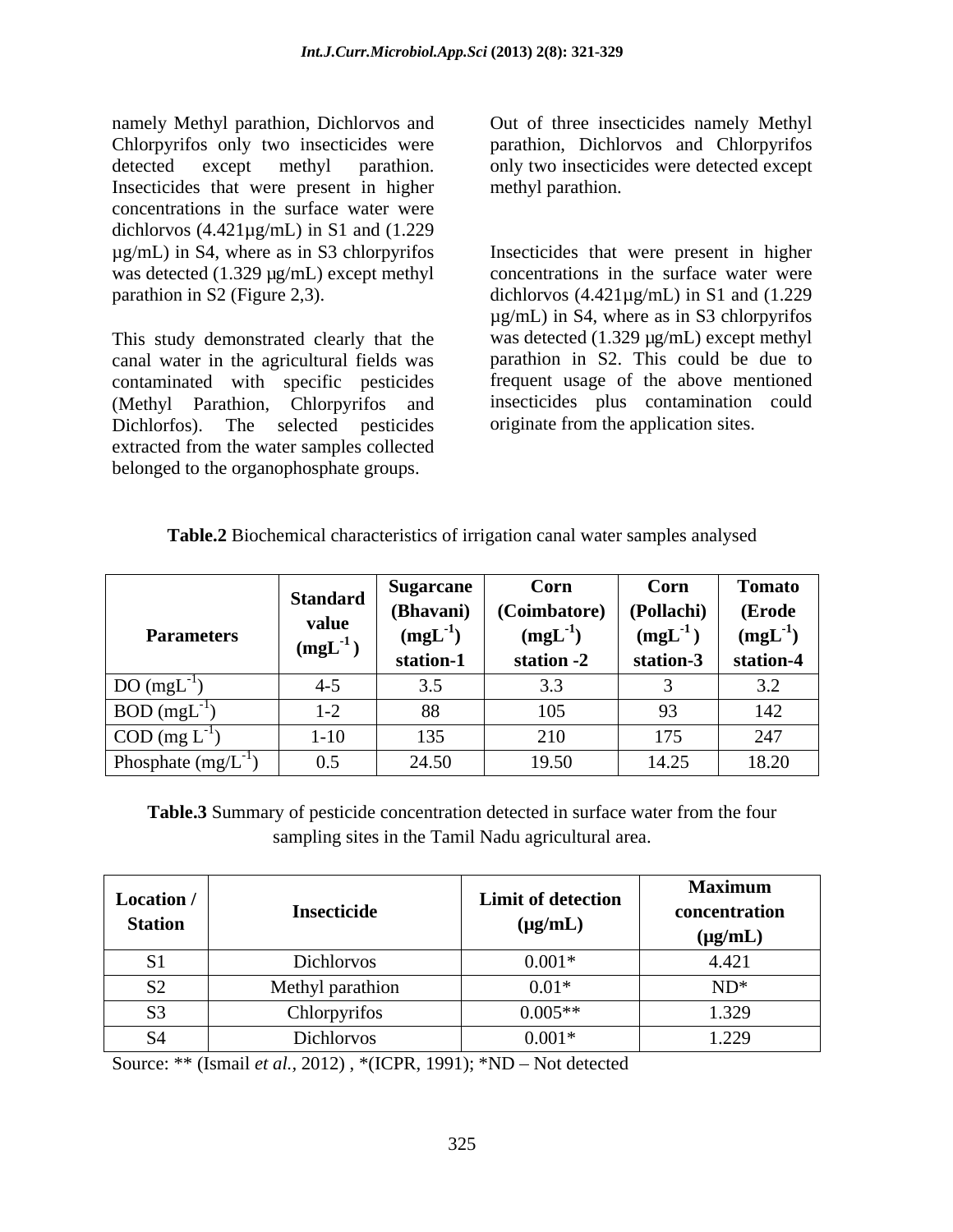**Figure.2** Mass Spectra of Dichlorvos and Chlorpyrifos

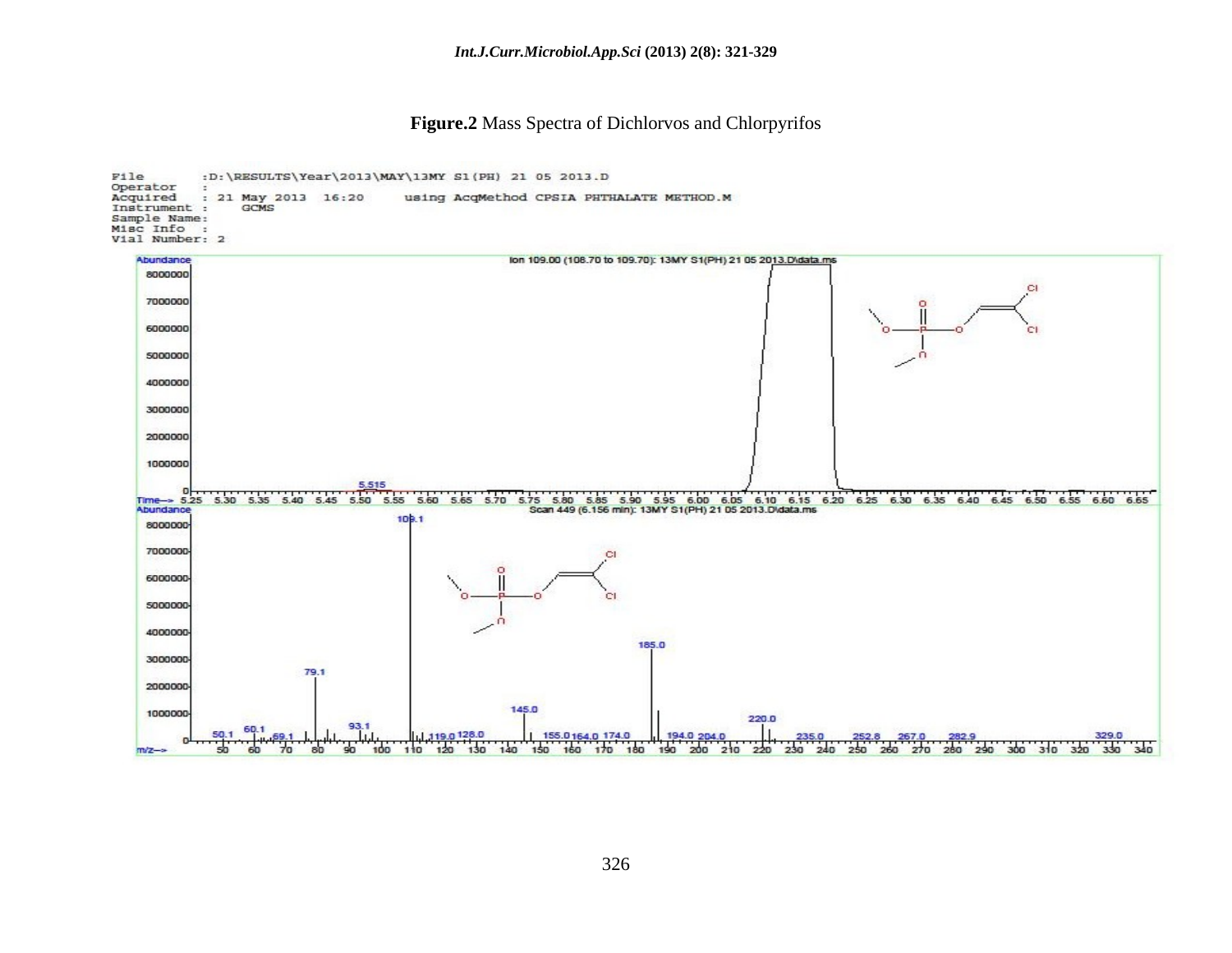**Figure.3** Mass Spectra of pesticide concentration detected in surface water

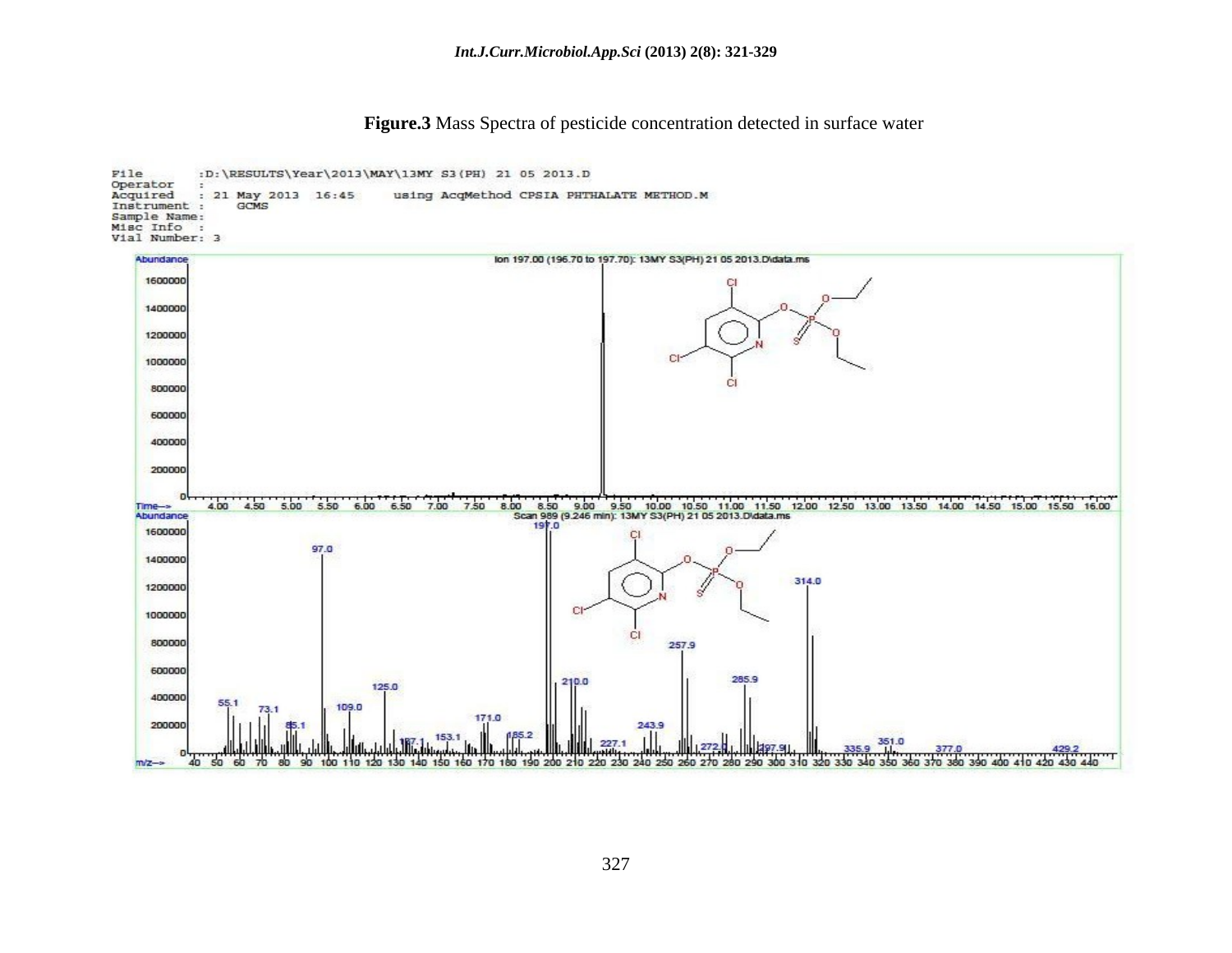The authors wish to express their gratitude to the Textile Toxicology Laboratory, Thriupur is acknowledged for technical assistance in the use of GC/MS. The authors are also thankful to the Nehru Arts<br>
and Science College. T.M.Palayam. 1991).PLEN 3/91, International and Science College, T.M.Palayam, Coimbatore- 105 for providing facilities.

- Albanis, T.A., D. G. Hela, T. M. Sakellarides and Konstantinou, I.K. residues and their metabolites in surface and underground waters of the method. K., D. G. Hela, and International Muslim Ronstantinou, K., D. G. Hela, and Chromatogra. 823(1–2): 59-71.
- Aneja, K.R., 2001. "Water Microbiology". Experiments in Microboilogy, Plant Pathology, Tissue culture, and  $\sum_{n=1}^{\text{ENTOD}} P_n = \sum_{n=1}^{\infty} P_n = \sum_{n=1}^{\infty} P_n$ Mushroom Production Technology, Kurukshetra University, New Age Publishers.pp. 355-370.
- Goolsby, E. M., M.L. Thurman, M.T.  $\begin{array}{c} \text{Kiver } \text{Bas} \\ \text{Demse } \text{W A} \end{array}$  Mover and Batterlin 3305-3321. Pomes, W.A. Meyer and Battaglin. transport, and deposition patterns northeastern United States, 1990-
- Grude, D., T. Donaldson, Kely and Wu,L. 2011. "Pesticide Industry Sales and Usage," Washington, DC: U.S.
- Holden, L .R., J. A. Graham, R. W. Whitmore, W. J. Alexander, R. W. Pratt, S. K. Liddle, and Piper,L.L. 1992. "Results of the national alachlor well water survey," *Environ. Sci. Technol.* 26(5): 935-943.
- **Acknowledgement** ICPR., 1991. Konzept zur Ausfüllung des **References** Germany. Punktes A.2 des APR über Zielvorgaben.Lenzburg, den 2. Juli 1991 (Methodology to implement item A.2 of the Rhine Action Programme related to water quality objectives, prepared at Lenzbourg on 2 July 1991).PLEN 3/91, International Commission for the Protection of the Rhine against Pollution,Koblenz, Germany.
	- 1998. "Monitoring of pesticide Ismail., Siti Humaira Haron, Mohd and Talib Latif .2012. Pesticide Residue Levels in The Surface Water of The Irrigation Canals in The Muda Irrigation Scheme Kedah, Malaysia", Inter. J. Basic.App. Sci.12 (06): 85-90.
	- Imathia (N. Greece) by means of solid,<br>
	-phase extraction disks and gas. J. Albanis, T.A. 2006. "The status of Konstantinou, K., D. G. Hela, and Albanis, T.A. 2006. "The status of pesticide pollution in surface waters (river and .lakes) of Greece. Part I. Review of occurrence and levels," Environ*.* Poll*.* 141: 555-570.
	- International (p) Limited, 1995."Relations between pesticide use Larson, S.J., P. D. Capel, D. A. Goolsby, S. D. Zaugg, and Sandstrom, M.W. and riverine flux in the Mississippi River Basin," Chemosphere. 31(5): 3305-3321.
	- 1997. "Herbicides and their <sup>Margin</sup>, M., D. Rossier, P. Creuaz, and. metabolites in rainfall: Origin, **IOLIELE**, O. 2002. Life cycle impact across the midwestern and health and ecosystem, Agricult. Margni, M., D. Rossier, P. Crettaz, and. Jolliet, O. 2002. "Life cycle impact assessment of pesticides on human health and ecosystem," Agricult. Ecosys. Environ. 93: 379-392.
	- 1991," Environ. Sci. Technol. 31(5):<br>1325–1322 Pesticide Management Section. 1325-1333. Pesucue Management Secuon. NRI., 1991. Natural Resources Institute Pesticide Management Section. Training Manual for Pesticide Residue Analysis Vol. 2. Natural Resources Institute, U. K.
	- Environmental Protection Agency.<br>
	Mow, W. J., H.J. Gigzen, P. Kelderman<br>
	and Drechsel. P. 2006. Farmer Ntow, W. J., H.J. Gijzen, P. Kelderman and Drechsel, P. 2006. Farmer perceptions and pesticide use practices in vegetable production in Ghana. Pest. Manage. Sci. 64(4): 356-365.
		- Pereira, W.E., and Hostettler, F.D. 1993. "Nonpoint source contamination of the